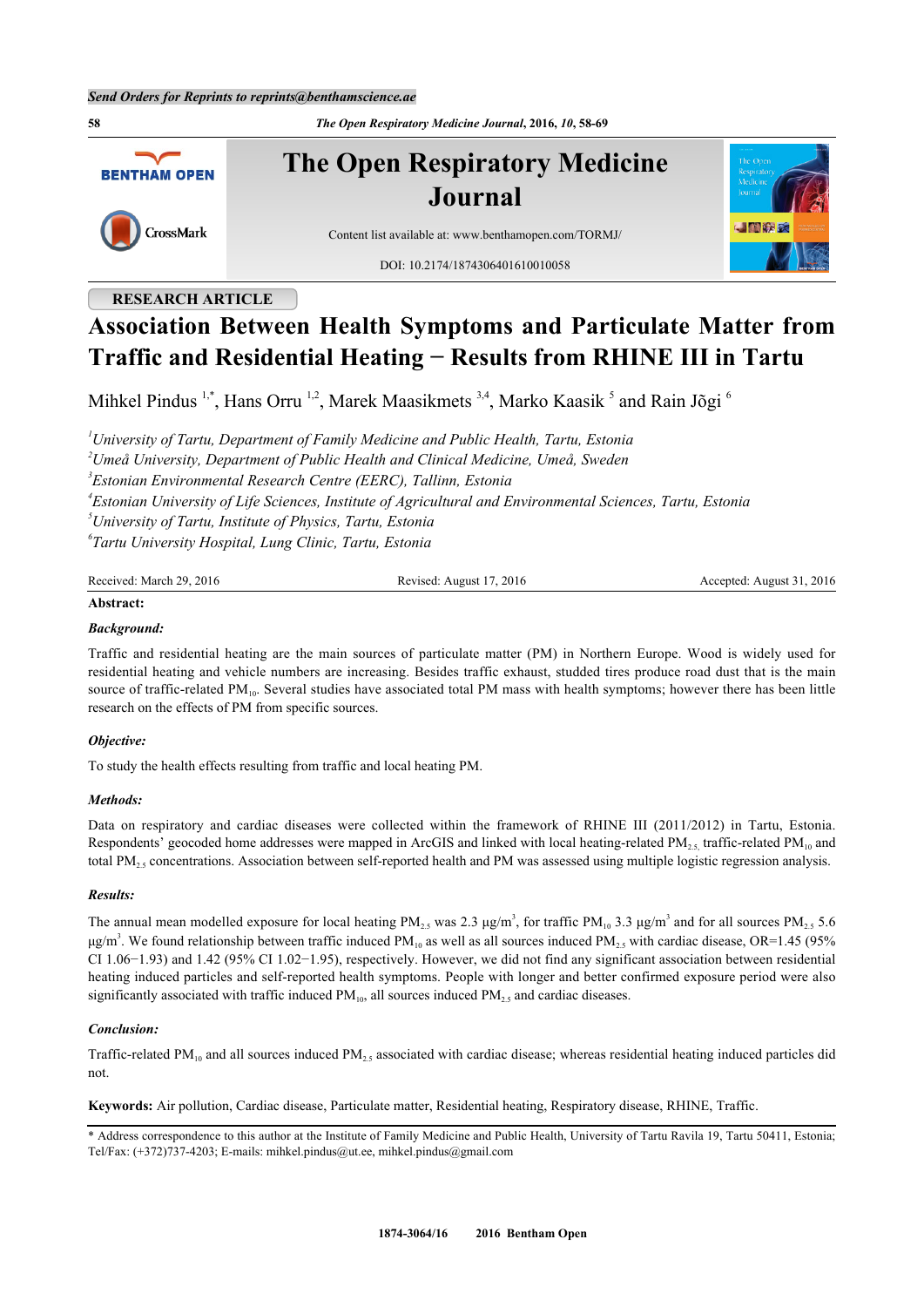## **1. INTRODUCTION**

There are two main sources of particulate matter  $(PM_{10})$  in Northern Europe cities: residential heating and traffic. Residential heating comprises a variety of small-scale wood or coal combustion appliances, such as wood stoves, open fireplaces, masonry heaters and central heating boilers fuelled by wood, coal and wood chips or pellets. Wood and biomass combustion particles may play a dominant role in peoples' exposure to PM [[1,](#page-8-0) [2\]](#page-8-1). Biomass burning contributes up to 40% of total particle mass in urban background regions where local heating is common [[3](#page-8-2) - [6\]](#page-8-3). Orru *et al*. (2010) foundthat combustion from biomass accounts for up to 40% of fine particles  $(PM<sub>2.5</sub>)$  in city of Tartu [[6\]](#page-8-3) and concentrations of fine particles  $PM_{25}$  and organic carbon in  $PM_{10}$  are usually highest in winter, when residential heating is used continuously [\[3](#page-8-2), [5](#page-8-4)].

Due to insufficient air flow and relatively low combustion temperatures, several pollutants are produced from log burning in residential wood stoves[[7](#page-8-5)]. According to the combustion conditions in such appliances (low/high temperatures, complete/incomplete combustion), different particles with different chemical compositions and of different sizes are formed: organic carbon particles, soot, inorganic ash particles and polycyclic aromatic hydrocarbons (PAHs) [\[8](#page-8-6), [9](#page-8-7)].

In addition to traffic exhaust, the use of studded tyres in Northern Europe during winter results in higher rates of road abrasion and tyre and brake wear, which increases dust emissions [\[10](#page-8-8)]. Orru *et al*. (2010) have shown that at urban background site in Tartu, traffic and crustal dust are the second most important source of  $PM<sub>25</sub>$  (up to 13% of total fine particle mass) [[6\]](#page-8-3). There have been no traffic exhaust particle composition studies done in Tartu; however, as in most other cities we expect vehicle emissions to consist mainly of exhaust particles (PM<sub>exhaust</sub>), nitrogen oxides and black smoke  $[11]$  $[11]$ . Since the 1990s, levels of exhaust particles and  $PM_{10}$  have changed in Tartu; while in Estonia the mean age of cars has reduced and newer vehicles emit relatively less pollutants per unit, the total number of vehicles has increased 3-6 times depending on the Tartu region [[12\]](#page-8-10).

Both short- and long-term exposure to fine as well as coarse particles  $(PM<sub>2.5-10</sub>)$  are associated with cardiovascular and respiratory morbidity or mortality [\[13](#page-8-11) - [18\]](#page-8-12). Associations to health symptoms have been found when analysing one region [[19](#page-9-0)] or different regions within studies [\[20](#page-9-1), [21\]](#page-9-2), mass concentration and particle size are probably not the only factors in PM-related health effects. Some epidemiological or experimental studies have also tried to find evidence regarding what particle components are most harmful to human health [[21](#page-9-2) - [23](#page-9-3)].

There are several studies that linked traffic pollution and health [\[11](#page-8-9), [14,](#page-8-13) [24\]](#page-9-4), but the number of studies where the potential health effects of wood smoke exposure were investigated is relatively small. In addition, for studies where the effects of particles from different sources were compared, the focus was mainly on short-term health effects [[25](#page-9-5) - [28\]](#page-9-6). Some recent reviewers have concluded that in developed countries the adverse health effects associated with wood smoke exposure do not seem to be weaker than that of ambient particles from other sources [\[29](#page-9-7), [30](#page-9-8)]. Despite great uncertainty regarding the health risks of primary anthropogenic fine particles from different sources, some experts consider traffic induced particles to be more toxic than most others [\[31](#page-9-9)].

Aim of the current study was to investigate potential effects of traffic and residential heating induced particles on respiratory and cardiac health.

#### **2. METHODS**

#### **2.1. Study Site and Data**

The study site Tartu is the second largest city in Estonia with a population 97,000. RHINE III (Respiratory Health in Northern Europe, [www.rhine.nu\)](http://www.rhine.nu) was a follow-up after 20 years of the respondents of the postal questionnaire survey ECRHS (European Community Respiratory Health Survey, [www.ecrhs.org](http://www.ecrhs.org)) conducted in 1993-1994. The original sample for Tartu comprised 3,000 people aged 20-44. In 1999-2001 the RHINE II postal questionnaire was sent to 2,459 (aged 25-49) and the more recent 2011-2012 RHINE III questionnaire to 2,130 Tartu residents aged between 39-63 (in both cases participants comprised those people who had answered the ECRHS questionnaire in 1993, minus citizens who had died or left Estonia).

For the current study we selected only 905 people from total 1369 RHINE III respondents who wrote their current address as Tartu in the questionnaire. We believe this is more accurate than the address in Population register, where the questionnaire was sent (residents don't often update their current address). A separate analysis was done with those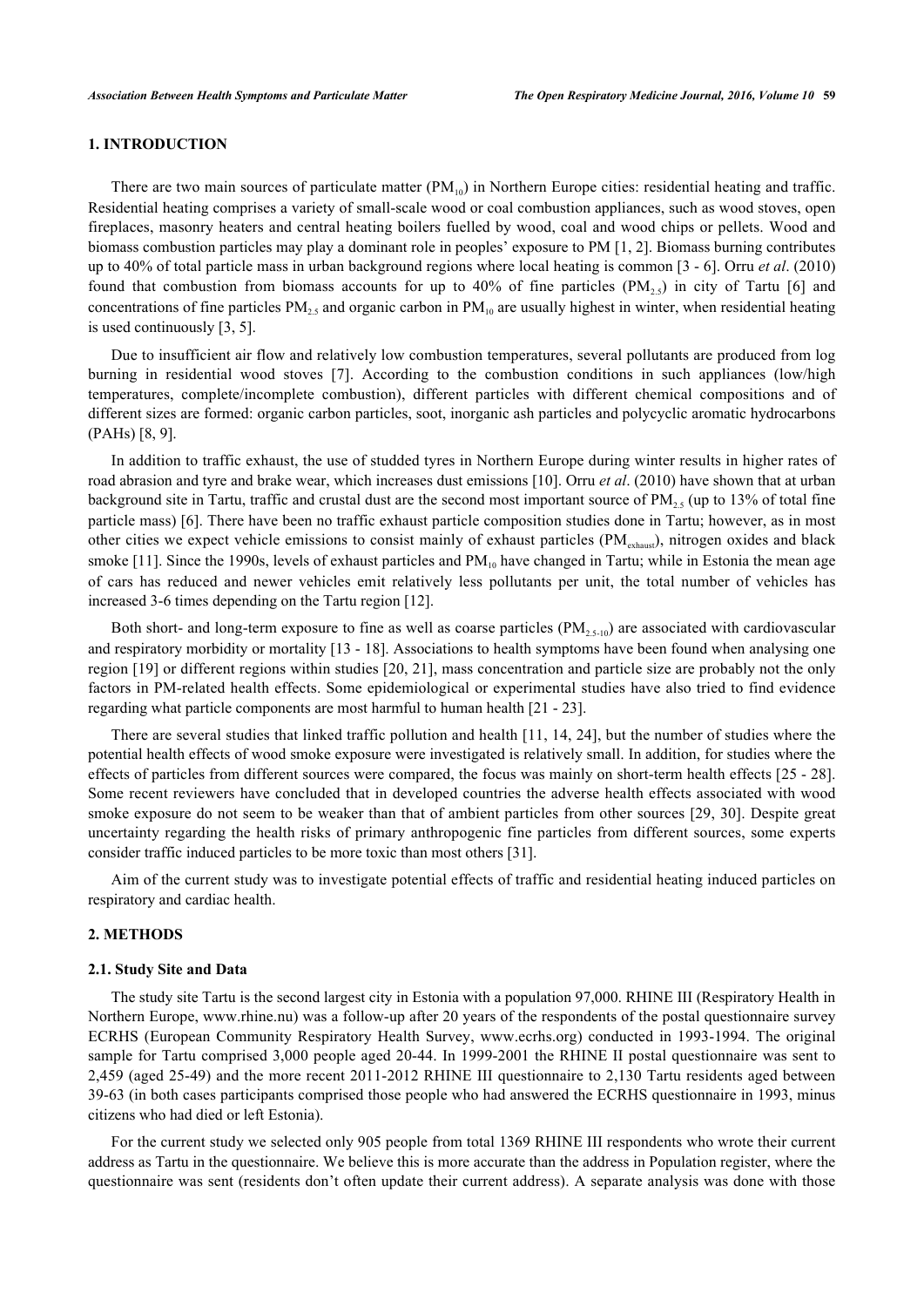respondents who had been living at the same address since 2001 (623 inhabitants) (Table **[3](#page-6-0)**).

#### **2.2. Questionnaire on Respiratory Health and Cardiac Diseases in RHINE III**

The health symptoms were defined based on the following questions:

- **Attack of cough:** "Have you been woken by an attack of coughing at any time in the last 12 months?"
- **Wheeze without cold:** "Have you had wheezing or whistling when you did not have a cold?"
- **Ever had asthma:** "Do you have or have you ever had asthma?"
- **Allergic rhinitis:** affirmative answer to questions "Do you have any nasal allergies including hay fever?" and "Have you ever experienced nasal symptoms such as nasal congestion, rhinorrhoea (runny nose) and/or sneezing attacks without having a cold?"
- **Attack of breathlessness:** "Have you been woken by an attack of shortness of breath at any time during in the last 12 months?"
- **Chest tightness:** "Have you woken up with a feeling of tightness in your chest at any time in the last 12 months?"
- **Cardiac disease:** "Do you have any cardiac diseases?"
- **Hypertension:** "Do you have high blood pressure?"
- **Stroke:** "Have you ever had stroke?"
- **Heart infarction or angina pectoris:** "Have you even been treated in hospital because of heart infarction or angina pectoris?"

The following confounding variables were used: gender, age, body mass index (BMI), education level, smoking habits, and environmental tobacco smoke (ETS) at home. Age was used as continuous variable and body mass index (BMI) was categorized into four groups: underweight  $(\leq 18.5 \text{ kg/m}^2)$ , normal weight (18.5-24.9 kg/m<sup>2</sup>), overweight  $(25.0\n-29.9 \text{ kg/m}^2)$  and obese (>30.0 kg/m<sup>2</sup>). Smoking habits were assessed for the preceding 10 years (current, exsmoker and never smoked).

#### **2.3. Exposure to Air Pollution**

Mean annual pollution exposures for different sources (local heating induced  $PM_{2.5}$ , traffic induced  $PM_{10}$  and total  $PM_{2.5}$ ) were modelled separately. Concentrations of  $PM_{2.5}$  and  $PM_{10}$  for the years 2009-2012 were calculated for grid size of 100x100 m across Tartu using an Eulerian air quality dispersion model part of the AirViro Air Quality Management System. AirViro is a web-based air pollution data management tool that uses measured levels of air pollution from monitoring stations and meteorological variables from meteorological stations. It is used in HIA and epidemiologic studies for air pollution exposure modelling [[32,](#page-9-10) [33](#page-9-11)]. The local heating emissions data was based on a residential wood combustion (RWC) database that consisted of data from buildings (heating system and heated area in m<sup>2</sup>) and cadastral (cadastral coordinates) registries, which allowed us locate every household that used wood for heating. Household PM<sub>2.5</sub> emissions (g/s) were calculated according to the size (m<sup>2</sup>) of each's heated area. The RWC emission database was based on emission factors that have been measured in the Estonian Environmental Research Centre's stove testing laboratory [\[34](#page-9-12)] and wood usage was acquired from the earlier questionnaire study in Tartu [[35\]](#page-9-13). The traffic emission database was based on traffic counts conducted in 2011 and EEA/Corinair emission factors [\[36](#page-9-14)].

Modelled PM results for the years 2009-2012 were compared and validated with data of  $PM_{2.5}$  and  $PM_{10}$  at the Kalevi monitoring station in Tartu, where also aerosol chemical composition is measured in  $PM_1$  using the Aerodyne Aerosol Chemical Speciation Monitor (ACSM). The Kalevi station is located near the city centre in area with a relatively high percentage of wood burning heating systems. The ACSM is based on the widely used Aerodyne Aerosol Mass Spectrometer and combines an aerodynamic lens for particle focusing with high-vacuum particle thermal vaporization,electron impact ionization, and mass spectrometry [[37\]](#page-9-15). The ACSM measures non-refractory  $PM$ <sub>1</sub> composition (organics,  $SO_4$ ,  $NO_3$ ,  $NH_4$  and Chl) with a time resolution of 30 minutes.

For investigating potential specific sources of the measured particles, positive matrix factorization (PMF) was performed using SoFi 5.3 software [\[38](#page-9-16)]. Three main factors were identified according to the mass-to-charge (m/z) ratio: biomass burning aerosol (BBOA, m/z 29, 60, 73); oxidized organic aerosol (OOA, m/z 43, 44); hydrocarbon-like organic aerosol (HOA, m/z 27, 41, 43, 44, 55, 57, 69, 71). BBOA (50.64% of the total concentration) had small peak in the morning and a much larger peak in the evening. This was most likely indicative of peoples' heating habits in the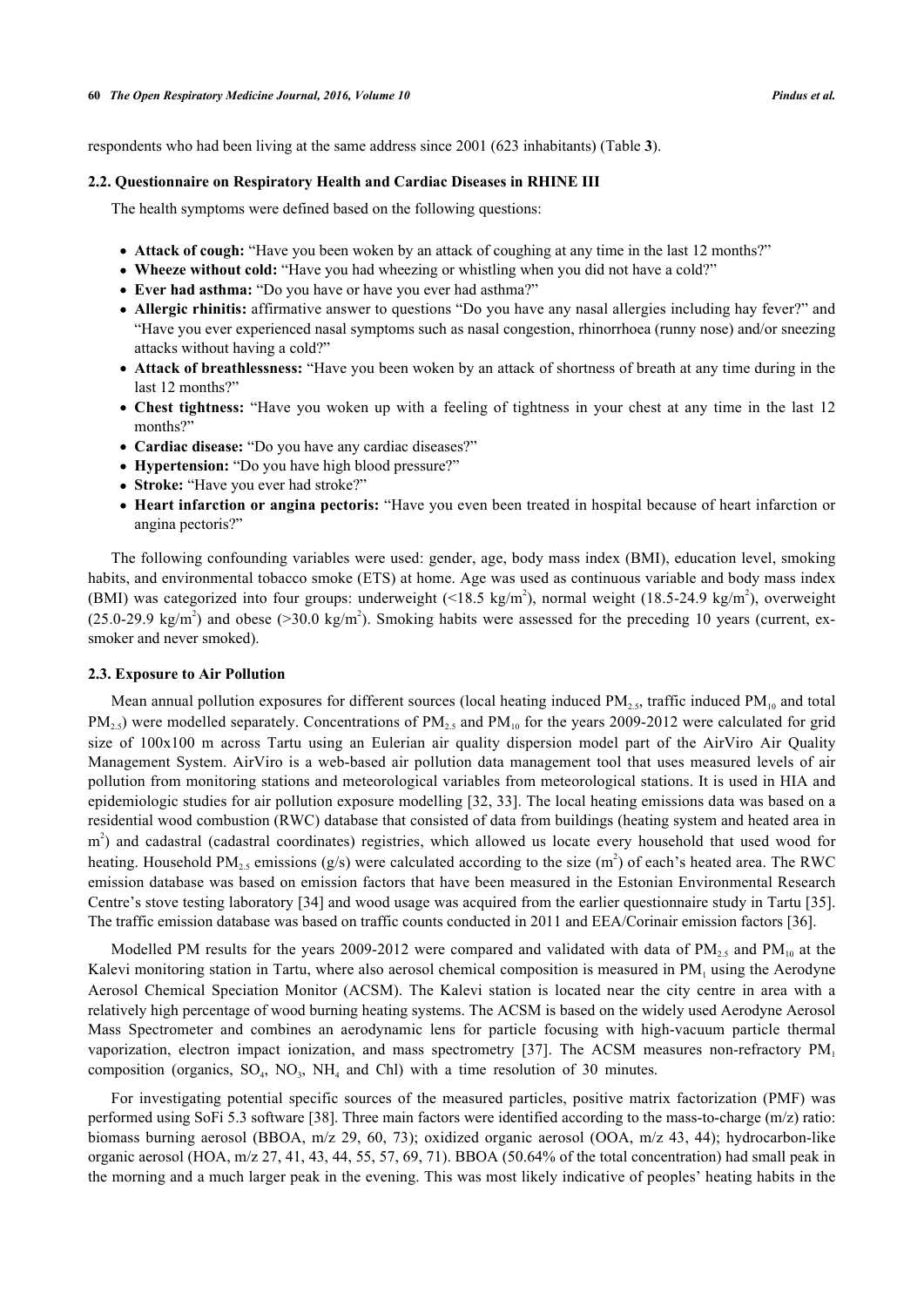nearby RWC area. HOA (28.02% of the total concentration), which is associated with sources such as traffic, had a minimum during the night and peaks during the morning and evening rush hours. OOA (21.34% of the total concentration) is associated with aged aerosols and is counted as background concentration[[39\]](#page-10-0).

Modelled PM concentrations were linked with respondents' geocoded home addresses using ArcGIS 10.1 (ESRI, Redlands, CA, USA).

#### **2.4. Statistical Analyses**

For the analysis of the association between PM exposure at their home address and self-reported health problems, multiple logistic regression in Stata (StataCorp LP, College Station, TX, USA) was used. Odds ratios (OR) calculated per interquartile range (IQR) were used to describe between particle concentrations and health outcomes. All analyses (local heating  $PM_{2.5}$ , traffic  $PM_{10}$  and total  $PM_{2.5}$ ) were adjusted for gender, age, body mass index (BMI), education level, smoking history and ETS (environmental tobacco smoke) at home.

<span id="page-3-0"></span>**Table 1. Characteristics of the Tartu study populations.**

| <b>Variables</b>                             |     | Respondents living in Tartu in 2012 (n=905) | Respondents living at the same address since<br>$2001(n=623)$ |      |  |
|----------------------------------------------|-----|---------------------------------------------|---------------------------------------------------------------|------|--|
|                                              | n   | %                                           | $\boldsymbol{n}$                                              | $\%$ |  |
| $\mathbf{BMI}(\mathbf{kg/m}^2)$              |     |                                             |                                                               |      |  |
| Underweight                                  | 3   | 0.3                                         | $\overline{2}$                                                | 0.3  |  |
| Normal weight                                | 347 | 38.8                                        | 231                                                           | 37.5 |  |
| Overweight                                   | 318 | 35.5                                        | 212                                                           | 34.4 |  |
| Obese                                        | 227 | 25.4                                        | 171                                                           | 27.8 |  |
| Gender                                       |     |                                             |                                                               |      |  |
| Male                                         | 362 | 40.0                                        | 246                                                           | 39.5 |  |
| Female                                       | 543 | 60.0                                        | 377                                                           | 60.5 |  |
| Smoking history during the previous 10 years |     |                                             |                                                               |      |  |
| Current                                      | 198 | 28.2                                        | 136                                                           | 27.7 |  |
| Ex-smoker                                    | 76  | 10.8                                        | 52                                                            | 10.6 |  |
| Never smoked                                 | 429 | 61.0                                        | 303                                                           | 61.7 |  |
| Environmental Tobacco Smoke (ETS) at home    |     |                                             |                                                               |      |  |
| Every day                                    | 162 | 18.4                                        | 111                                                           | 18.4 |  |
| 1-4 times a week                             | 26  | 3.0                                         | 22                                                            | 3.6  |  |
| 1-3 times a month                            | 46  | 5.2                                         | 30                                                            | 5.0  |  |
| Never                                        | 646 | 73.4                                        | 441                                                           | 73.0 |  |
| Education                                    |     |                                             |                                                               |      |  |
| Basic                                        | 46  | 5.2                                         | 35                                                            | 5.8  |  |
| Secondary                                    | 454 | 51.4                                        | 332                                                           | 54.7 |  |
| Higher                                       | 383 | 43.4                                        | 240                                                           | 39.5 |  |
| Attack of cough                              | 414 | 46.4                                        | 276                                                           | 45.0 |  |
| Wheeze without cold                          | 134 | 15.1                                        | 87                                                            | 14.3 |  |
| Ever had asthma                              | 53  | 6.8                                         | 38                                                            | 7.2  |  |
| <b>Allergic rhinitis</b>                     | 196 | 36.9                                        | 137                                                           | 37.5 |  |
| <b>Attack of breathlessness</b>              | 128 | 14.3                                        | 85                                                            | 13.8 |  |
| <b>Chest tightness</b>                       | 168 | 18.9                                        | 105                                                           | 17.2 |  |
| Cardiac disease                              | 140 | 15.9                                        | 109                                                           | 18.0 |  |
| Hypertension                                 | 230 | 25.7                                        | 170                                                           | 27.5 |  |
| <b>Stroke</b>                                | 14  | 1.6                                         | 10                                                            | 1.6  |  |
| Heart infarction or angina pectoris          | 31  | 3.7                                         | 25                                                            | 4.3  |  |

## **3. RESULTS**

#### **3.1. Participants' Demographics and Health Symptoms**

The characteristics of the study participants are summarized in Table **[1](#page-3-0)**. The mean age of respondents was 50 years. There were slightly more women (60.0%) and almost half of all respondents (43.4%) had a higher education. The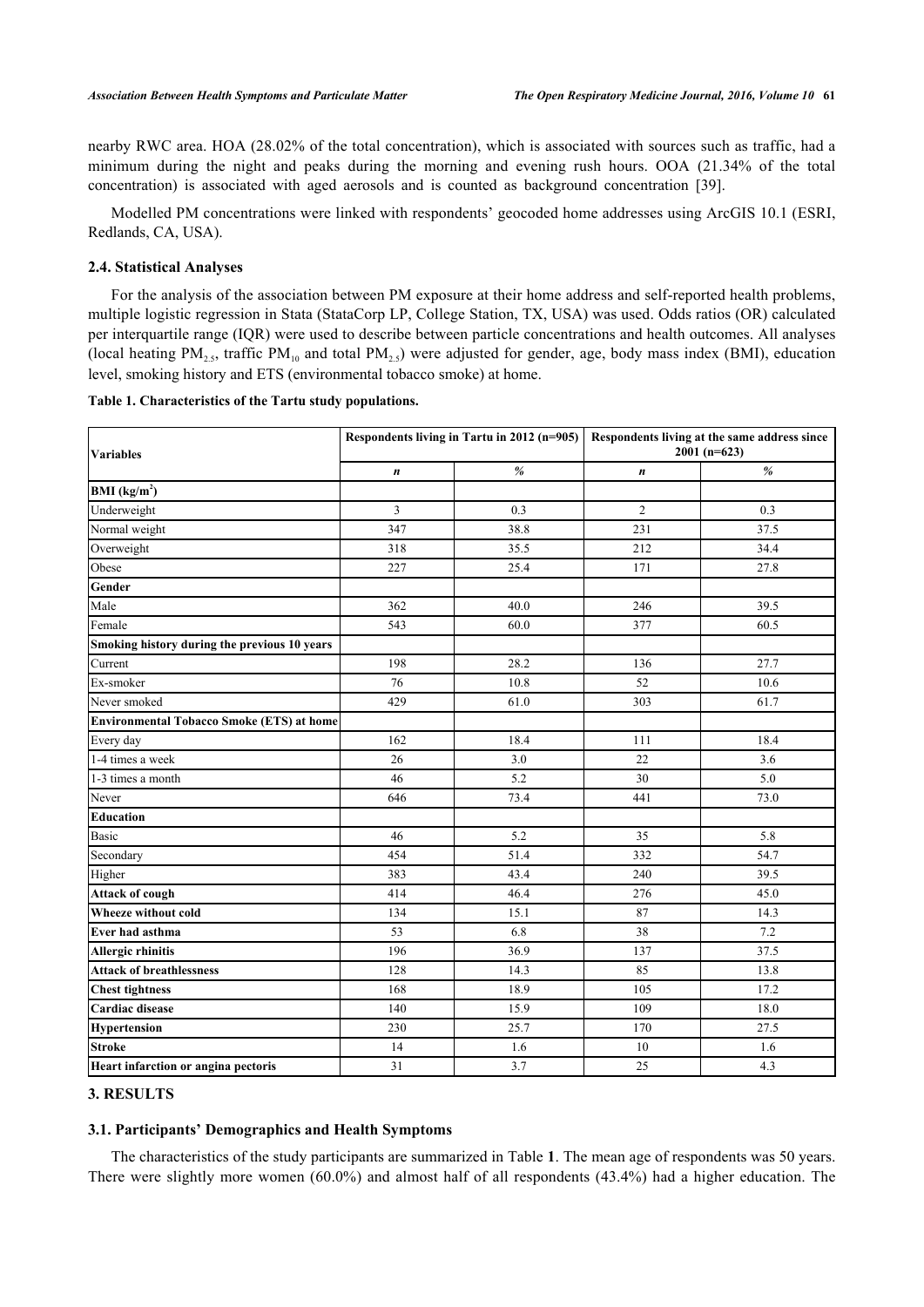prevalence of current smokers was 28.2% and 18.4% of respondents had been exposed to environmental tobacco smoke (ETS) in their homes every day. Among the health symptoms, the highest prevalence was for coughing (46.4%) and allergic rhinitis (36.9%). One quarter (25.4%) of respondents were obese (BMI >30).

<span id="page-4-0"></span>Residents living at the current address since 2001 were slightly older (mean age of 51 years), had a higher percentage of people with a BMI >30 (27.8%) and 39.5% had higher education. Smoking prevalence was slightly lower (27.7%). There was no difference in the percentage of people exposed to ETS at home daily.



**Fig. (1).** Traffic induced PM10, residential heating induced PM2.5, and total PM2.5 average concentrations in 2012 and in 2009−2012 for Tartu, and the location of respondents with cardiac diseases and attack of cough.

## **3.2. Air Pollution Exposure**

The annual mean exposure to residential heating induced particles among the respondents living in Tartu during 2012 was 2.3  $\mu$ g/m<sup>3</sup> (SD 0.9; IQR 1.5  $\mu$ g/m<sup>3</sup>). However, in some areas residential heating induced PM<sub>2.5</sub> exposures were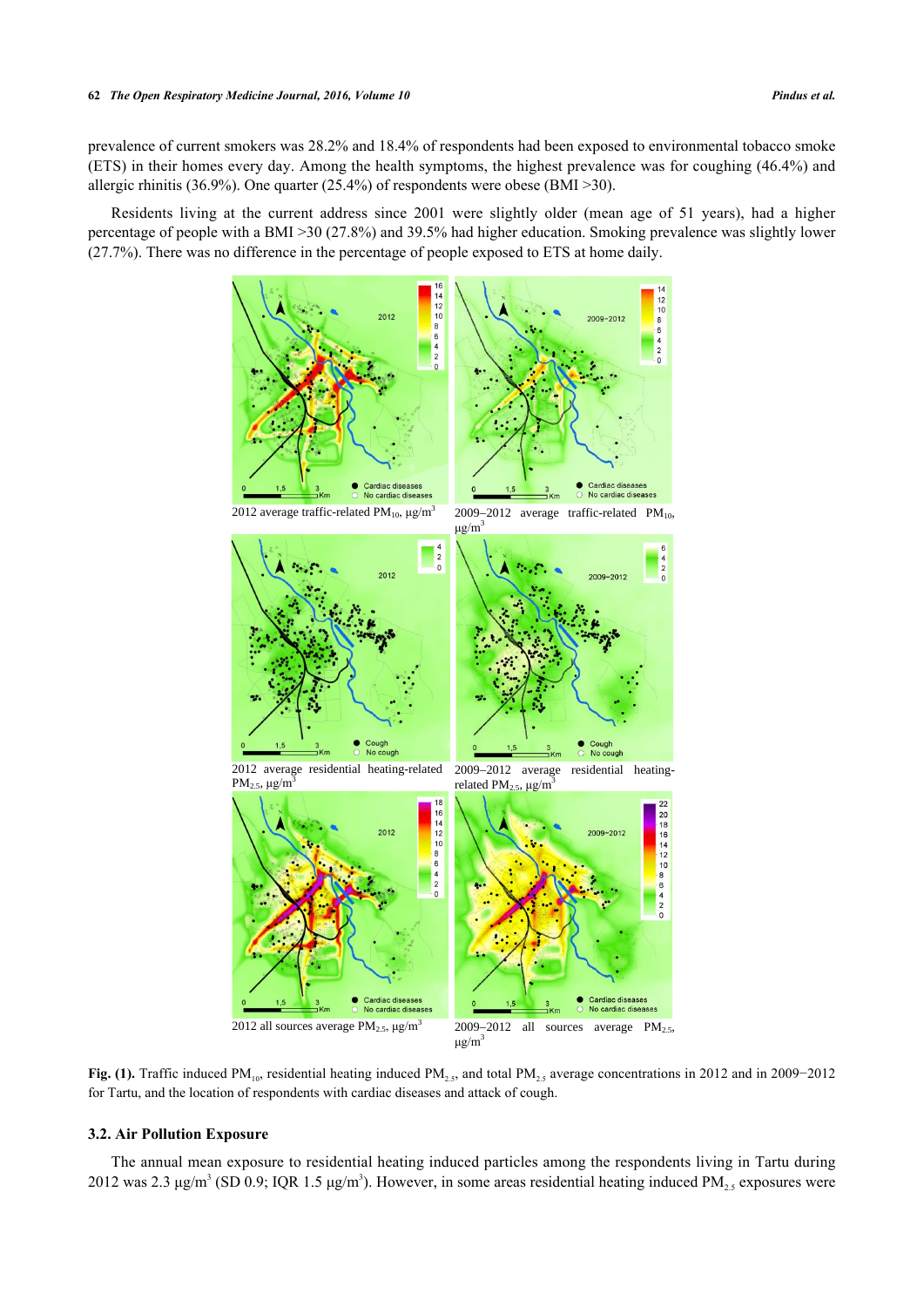considerably higher, with a maximum level of 4  $\mu$ g/m<sup>3</sup>. The annual mean exposure to traffic induced PM<sub>10</sub> (exhaust fumes and road dust, brake and tyre wear) was  $3.3 \mu\text{g/m}^3$  (SD 2.0; IQR 2.9  $\mu\text{g/m}^3$ ). As some streets have rather high traffic flows, the annual level of PM<sub>10</sub> in some streets of Tartu was as high as 16  $\mu$ g/m<sup>3</sup> in 2012. The total mean PM<sub>2.5</sub> exposure for Tartu was 5.6  $\mu$ g/m<sup>3</sup> (SD 2.5; IQR 3.8  $\mu$ g/m<sup>3</sup>), with maximum concentrations in some streets up to 18  $μg/m<sup>3</sup>$  (Fig. [1](#page-4-0)).

The average residential heating induced concentration in 2009-2012 PM<sub>2.5</sub> was 3.4  $\mu$ g/m<sup>3</sup> (SD 1.2; IQR 2.3  $\mu$ g/m<sup>3</sup>), with a maximum level of 6  $\mu$ g/m<sup>3</sup>. Mean exposure to traffic induced PM<sub>10</sub> was 2.7  $\mu$ g/m<sup>3</sup> (SD 1.8; IQR 2.2  $\mu$ g/m<sup>3</sup>) and the maximum level 14 μg/m<sup>3</sup>. Total particle exposure over 2009-2012 was 7.4 μg/m<sup>3</sup> (SD 2.8; IQR 3.6 μg/m<sup>3</sup>), with a maximum concentration of 22  $\mu$ g/m<sup>3</sup> (Fig. [1](#page-4-0)).

#### **3.3. Particle Exposure and Health Symptoms**

Among the studied health symptoms of the Tartu residents in 2012 there appeared to be an association between an IQR increase in traffic induced PM<sub>10</sub> and cardiac diseases (OR=1.45, 95% CI 1.06−1.93). The association was also significant ( $p < 0.05$ ) for IQR increase in total  $PM_{2.5}$  exposure and cardiac disease (OR=1.42, 95% CI 1.02-1.95). As residents exposed to traffic induced particles were simultaneously also exposed to wood smoke particles, a multi-source model was built. When also taking into account the potential risk factors from residential heating, the odds ratio for an IQR increase in traffic induced particles and cardiac disease increased slightly (OR=1.45, 95% CI 1.09-2.02). Nevertheless, we found no associations with residential heating induced particles and respiratory or cardiac health symptoms. A protective effect appeared between an IQR increase in residential heating induced particles and allergic rhinitis in single-source (OR=0.68, 95% CI 0.47**-**1.00) and in multi-source model (OR=0.63, 95% CI 0.42**-**0.94) (Table **[2](#page-5-0)**).

|                                           | OR (95% CI) per increase in interquartile range exposure |                                       |                                    |                         |                                       |                                                |                         |                                |
|-------------------------------------------|----------------------------------------------------------|---------------------------------------|------------------------------------|-------------------------|---------------------------------------|------------------------------------------------|-------------------------|--------------------------------|
|                                           | Traffic induced PM <sub>10</sub>                         |                                       |                                    |                         | Residential heating induced PM,       | <b>Total all sources induced</b><br>$PM_{2.5}$ |                         |                                |
|                                           | <b>Crude model</b>                                       | <b>Adjusted</b><br>model <sup>1</sup> | Multi-source<br>model <sup>2</sup> | Crude model             | <b>Adjusted</b><br>model <sup>1</sup> | <b>Multi-source</b><br>model <sup>2</sup>      | Crude model             | Adjusted<br>model <sup>1</sup> |
| Attack of cough                           | 1.06<br>$(0.89 - 1.28)$                                  | 1.09<br>$(0.86 - 1.35)$               | 1.09<br>$(0.86 - 1.38)$            | 0.98<br>$(0.78 - 1.22)$ | 1.00<br>$(0.77-1.30)$                 | 0.95<br>$(0.72 - 1.29)$                        | 1.04<br>$(0.85 - 1.30)$ | 1.08<br>$(0.85 - 1.34)$        |
| Wheeze without<br>cold                    | 1.06<br>$(0.81 - 1.35)$                                  | 1.06<br>$(0.79 - 1.45)$               | 1.03<br>$(0.74 - 1.45)$            | 0.98<br>$(0.72 - 1.36)$ | 1.16<br>$(0.78 - 1.73)$               | 1.14<br>$(0.75 - 1.73)$                        | 1.04<br>$(0.79 - 1.39)$ | 1.12<br>$(0.79 - 1.60)$        |
| Ever had asthma                           | 1.09<br>$(0.76 - 1.60)$                                  | 1.09<br>$(0.69 - 1.76)$               | 1.06<br>$(0.65 - 1.72)$            | 1.19<br>$(0.74 - 1.94)$ | 1.19<br>$(0.64 - 2.17)$               | 1.16<br>$(0.60 - 2.19)$                        | 1.16<br>$(0.76 - 1.71)$ | 1.16<br>$(0.70 - 1.89)$        |
| Allergic rhinitis                         | 1.21<br>$(0.94 - 1.56)$                                  | 1.09<br>$(0.79 - 1.45)$               | 1.25<br>$(0.89 - 1.72)$            | 0.87<br>$(0.63 - 1.17)$ | 0.68<br>$(0.47-1.00)*$                | 0.63<br>$(0.42 - 0.94)^*$                      | 1.12<br>$(0.85 - 1.49)$ | 0.93<br>$(0.67 - 1.30)$        |
| Attack of<br>breathlessness               | 1.15<br>$(0.89 - 1.45)$                                  | 1.21<br>$(0.89 - 1.60)$               | 1.21<br>$(0.89 - 1.64)$            | 0.97<br>$(0.70 - 1.32)$ | 1.06<br>$(0.71 - 1.56)$               | $0.97(0.64 - 1.48)$                            | 1.12<br>$(0.85 - 1.44)$ | 1.21<br>$(0.85 - 1.65)$        |
| Chest tightness                           | 1.12<br>$(0.89 - 1.42)$                                  | 1.15<br>$(0.86 - 1.49)$               | 1.12<br>$(0.84 - 1.49)$            | 0.98<br>$(0.74 - 1.32)$ | 1.09<br>$(0.78 - 1.56)$               | $1.05(0.72 - 1.51)$                            | 1.08<br>$(0.85 - 1.39)$ | 1.16<br>$(0.85 - 1.55)$        |
| Cardiac disease                           | 1.28<br>$(1.01-1.64)^*$                                  | 1.45<br>$(1.06-1.93)^*$               | 1.45<br>$(1.09 - 2.02)^*$          | 1.02<br>$(0.74 - 1.39)$ | 1.09<br>$(0.74 - 1.60)$               | $[0.92 (0.60 - 1.39)]$                         | 1.25<br>$(0.96 - 1.65)$ | 1.42<br>$(1.02 - 1.95)^*$      |
| Hypertension                              | 1.15<br>$(0.94 - 1.42)$                                  | 1.06<br>$(0.81 - 1.38)$               | 1.12<br>$(0.84 - 1.49)$            | 0.85<br>$(0.66 - 1.11)$ | 0.82<br>$(0.59 - 1.16)$               | $0.78(0.54 - 1.12)$                            | 1.08<br>$(0.89 - 1.39)$ | 0.99<br>$(0.73 - 1.34)$        |
| Stroke                                    | 1.09<br>$(0.53 - 2.21)$                                  | 1.21<br>$(0.53 - 2.77)$               | 1.28<br>$(0.51 - 3.12)$            | 0.79<br>$(0.31 - 1.97)$ | 0.94<br>$(0.33 - 2.76)$               | $0.85(0.27-2.71)$                              | 1.01<br>$(0.45 - 2.28)$ | 1.16<br>$(0.47 - 2.99)$        |
| Heart infarction<br>or angina<br>pectoris | 1.18<br>$(0.74 - 1.89)$                                  | 1.49<br>$(0.81 - 2.72)$               | 1.64<br>$(0.89 - 3.12)$            | 0.62<br>$(0.33 - 1.16)$ | 0.85<br>$(0.39 - 1.86)$               | $[0.67(0.28 - 1.56)]$                          | 0.98<br>$(0.56 - 1.71)$ | 1.34<br>$(0.70 - 2.66)$        |

<span id="page-5-0"></span>

|  |  |  | Table 2. Association between health symptoms and 2012 particle exposure among respondents living in their recent address. |  |  |  |
|--|--|--|---------------------------------------------------------------------------------------------------------------------------|--|--|--|
|  |  |  |                                                                                                                           |  |  |  |

1 Logistic regression model adjusted for gender, age, BMI, education, smoking history in the last 10 years (current, ex–, never) and ETS; \* p < 0.05 <sup>2</sup>Logistic regression model also adjusted for residential heating  $PM_{2.5}$  or traffic  $PM_{10}$  respectively; \* p < 0.05

Study results were similar in residents living at the same address since 2001 compared to those who had any Tartu city address in 2012. IQR increase in traffic-related particle exposure was also associated with cardiac disease (OR=1.39, 95% CI 1.02-1.88) among long-term residents. However, we didn't saw an association with multi-source model. The ORs for an IQR increase in all sources total particle exposure and cardiac disease were slightly higher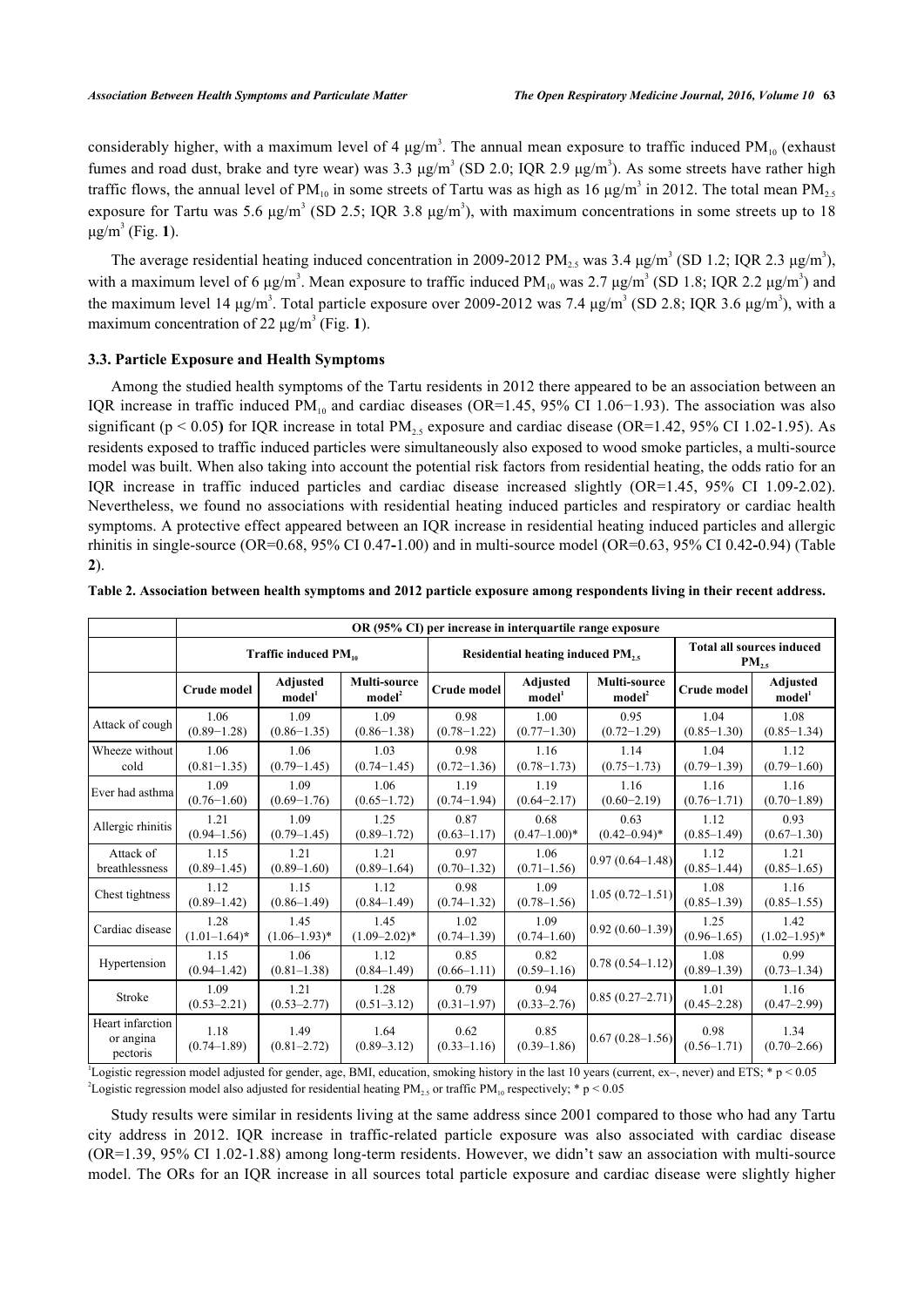(OR=1.44, 95% CI 1.04-1.97) compared to people with exposure only to 2012 air pollution. No significant association with residential heating induced  $PM<sub>25</sub>$  and health symptoms was found (Table **[3](#page-6-0)**).

<span id="page-6-0"></span>**Table 3. Association between health symptoms and 2009-2012 particle exposure among respondents who had lived at the same address in Tartu since 2001.**

|                                           | OR (95% CI) per increase in interquartile range exposure |                                       |                                    |                         |                                 |                                                |                         |                                       |
|-------------------------------------------|----------------------------------------------------------|---------------------------------------|------------------------------------|-------------------------|---------------------------------|------------------------------------------------|-------------------------|---------------------------------------|
|                                           | Traffic induced $PM_{10}$                                |                                       |                                    |                         | Residential heating induced PM, | <b>Total all sources induced</b><br>$PM_{2.5}$ |                         |                                       |
|                                           | <b>Crude model</b>                                       | <b>Adjusted</b><br>model <sup>1</sup> | Multi-source<br>model <sup>2</sup> | <b>Crude model</b>      | Adjusted<br>$\mathbf{model}^1$  | Multi-source<br>model <sup>2</sup>             | <b>Crude model</b>      | <b>Adjusted</b><br>model <sup>1</sup> |
| Attack of cough                           | 1.00                                                     | 1.06                                  | 1.07                               | 1.01                    | 1.04                            | 1.02                                           | 1.00                    | 1.06                                  |
|                                           | $(0.81 - 1.21)$                                          | $(0.83 - 1.36)$                       | $(0.83 - 1.37)$                    | $(0.74 - 1.39)$         | $(0.71 - 1.52)$                 | $(0.70 - 1.50)$                                | $(0.81 - 1.23)$         | $(0.82 - 1.36)$                       |
| Wheeze without                            | 1.05                                                     | 1.00                                  | 0.98                               | 1.03                    | 1.33                            | 1.33                                           | 1.06                    | 1.11                                  |
| cold                                      | $(0.80 - 1.40)$                                          | $(0.70 - 1.44)$                       | $(0.68 - 1.42)$                    | $(0.66 - 1.61)$         | $(0.76 - 2.33)$                 | $(0.76 - 2.38)$                                | $(0.80 - 1.42)$         | $(0.77-1.60)$                         |
| Ever had asthma                           | 0.97                                                     | 0.91                                  | 0.91                               | 1.22                    | 1.10                            | 1.12                                           | 1.04                    | 0.97                                  |
|                                           | $(0.64 - 1.48)$                                          | $(0.53 - 1.58)$                       | $(0.51 - 1.59)$                    | $(0.63 - 2.35)$         | $(0.47 - 2.56)$                 | $(0.48 - 2.65)$                                | $(0.68 - 1.59)$         | $(0.56 - 1.69)$                       |
| Allergic rhinitis                         | 1.17                                                     | 1.16                                  | 1.21                               | 0.74                    | 0.66                            | 0.63                                           | 1.02                    | 0.98                                  |
|                                           | $(0.89 - 1.54)$                                          | $(0.83 - 1.62)$                       | $(0.87 - 1.70)$                    | $(0.49 - 1.13)$         | $(0.39 - 1.12)$                 | $(0.37 - 1.10)$                                | $(0.77 - 1.35)$         | $(0.69 - 1.41)$                       |
| Attack of                                 | 1.01                                                     | 1.10                                  | 1.07                               | 1.04                    | 1.31                            | 1.30                                           | 1.02                    | 1.19                                  |
| breathlessness                            | $(0.76 - 1.34)$                                          | $(0.78 - 1.55)$                       | $(0.75 - 1.53)$                    | $(0.66 - 1.64)$         | $(0.75 - 2.30)$                 | $(0.74 - 2.30)$                                | $(0.76 - 1.37)$         | $(0.83 - 1.69)$                       |
| Chest tightness                           | 1.03                                                     | 1.09                                  | 1.09                               | 0.93                    | 1.03                            | 1.02                                           | 0.99                    | 1.08                                  |
|                                           | $(0.79-1.34)$                                            | $(0.80 - 1.50)$                       | $(0.79 - 1.50)$                    | $(0.61 - 1.40)$         | $(0.62 - 1.72)$                 | $(0.59 - 1.68)$                                | $(0.76 - 1.30)$         | $(0.78 - 1.51)$                       |
| Cardiac disease                           | 1.25                                                     | 1.39                                  | 1.37                               | 1.23                    | 1.38                            | 1.28                                           | 1.29                    | 1.44                                  |
|                                           | $(0.98 - 1.60)$                                          | $(1.02 - 1.88)^*$                     | $(0.99 - 1.86)$                    | $(0.82 - 1.87)$         | $(0.82 - 2.34)$                 | $(0.74 - 2.19)$                                | $(0.99 - 1.67)$         | $(1.04 - 1.97)^*$                     |
| Hypertension                              | 0.99                                                     | 0.92                                  | 0.96                               | 0.79                    | 0.71                            | 0.72                                           | 0.89                    | 0.84                                  |
|                                           | $(0.79 - 1.24)$                                          | $(0.68 - 1.24)$                       | $(0.71 - 1.29)$                    | $(0.58 - 1.07)$         | $(0.45 - 1.13)$                 | $(0.45 - 1.15)$                                | $(0.70 - 1.12)$         | $(0.62 - 1.13)$                       |
| Stroke                                    | 1.07                                                     | 1.12                                  | 1.14                               | 0.72                    | 0.84                            | 0.80                                           | 0.93                    | 1.00                                  |
|                                           | $(0.49 - 2.29)$                                          | $(0.43 - 2.82)$                       | $(0.44 - 2.94)$                    | $(0.21 - 2.49)$         | $(0.18 - 3.88)$                 | $(0.16 - 3.88)$                                | $(0.41 - 2.14)$         | $(0.38 - 2.72)$                       |
| Heart infarction<br>or angina<br>pectoris | 1.13<br>$(0.69 - 1.84)$                                  | 1.29<br>$(0.68 - 2.42)$               | 1.37<br>$(0.71 - 2.58)$            | 0.53<br>$(0.23 - 1.18)$ | 0.70<br>$(0.24 - 2.01)$         | 0.63<br>$(0.21 - 1.91)$                        | 0.87<br>$(0.51 - 1.50)$ | 1.07<br>$(0.55 - 2.14)$               |

Logistic regression model adjusted for gender, age, BMI, education, smoking history in the last 10 years (current, ex–, never) and ETS;  $* p < 0.05$ <sup>2</sup>Logistic regression model also adjusted for residential heating  $PM_{2.5}$  or traffic  $PM_{10}$  respectively; \* p < 0.05

#### **4. DISCUSSION**

#### **4.1. Variations in Associations Between Health Symptoms and Different Sources of PM**

Of the investigated sources and health symptoms, the potential association between traffic induced particles and cardiac disease appeared to be the most important. This is in line with several other studies that have found association between traffic-related PM and cardio-respiratory diseases [\[11,](#page-8-9) [40](#page-10-1)]. In our study we did not find any statistically significant association between traffic induced particles and respiratory symptoms. However, a recent study associated increasingPM<sub>10</sub> and chest tightness or coughing in adults [[41](#page-10-2)] and several other studies have found relationships between traffic-related air pollution and the development of asthma in children and COPD in adults [\[42](#page-10-3)]. Studies have also reported that children and the elderly are at a higher risk of developing respiratory diseases when exposed to very high particle concentration levels (PM<sub>2.5</sub> over 250  $\mu$ g/m<sup>3</sup> and PM<sub>10</sub> over 1500  $\mu$ g/m<sup>3</sup>) [[43](#page-10-4), [44](#page-10-5)] and living close to streets with high traffic flows increases the risk of wheezing among schoolchildren [\[45](#page-10-6)].

We did not find any significant association between residential heating-related particles and self-reported health symptoms in a single-pollutant model; protective effect appeared in multi-source model between allergic rhinitis and residential heating. Study among children suggested that, protective role of residential heating might be the reason for increased risk of respiratory tract infections in childhood [[46\]](#page-10-7). Earlier analysis with RHINE II data (2000/2001) showed higher odds of having respiratory symptoms such as wheeze and attack of cough in areas with higher levels of residential heating induced particles in Tartu [[47\]](#page-10-8). Possible differences between these two analyses could be the lower exposure to residential heating induced particles, as levels in 2012 were lower than in average of 2009-2012 (Fig. **[1](#page-4-0)**). Also earlier modelling was done with different dispersion model with less accurate residential heating database, as used in the current study. Wood smoke in general has also been found to be toxic as studies have reported associations between wood smoke toxicity and systemic inflammation respiratory diseases (wheeze, cough) and cardiac hospital admissions [[48](#page-10-9) - [50](#page-10-10)].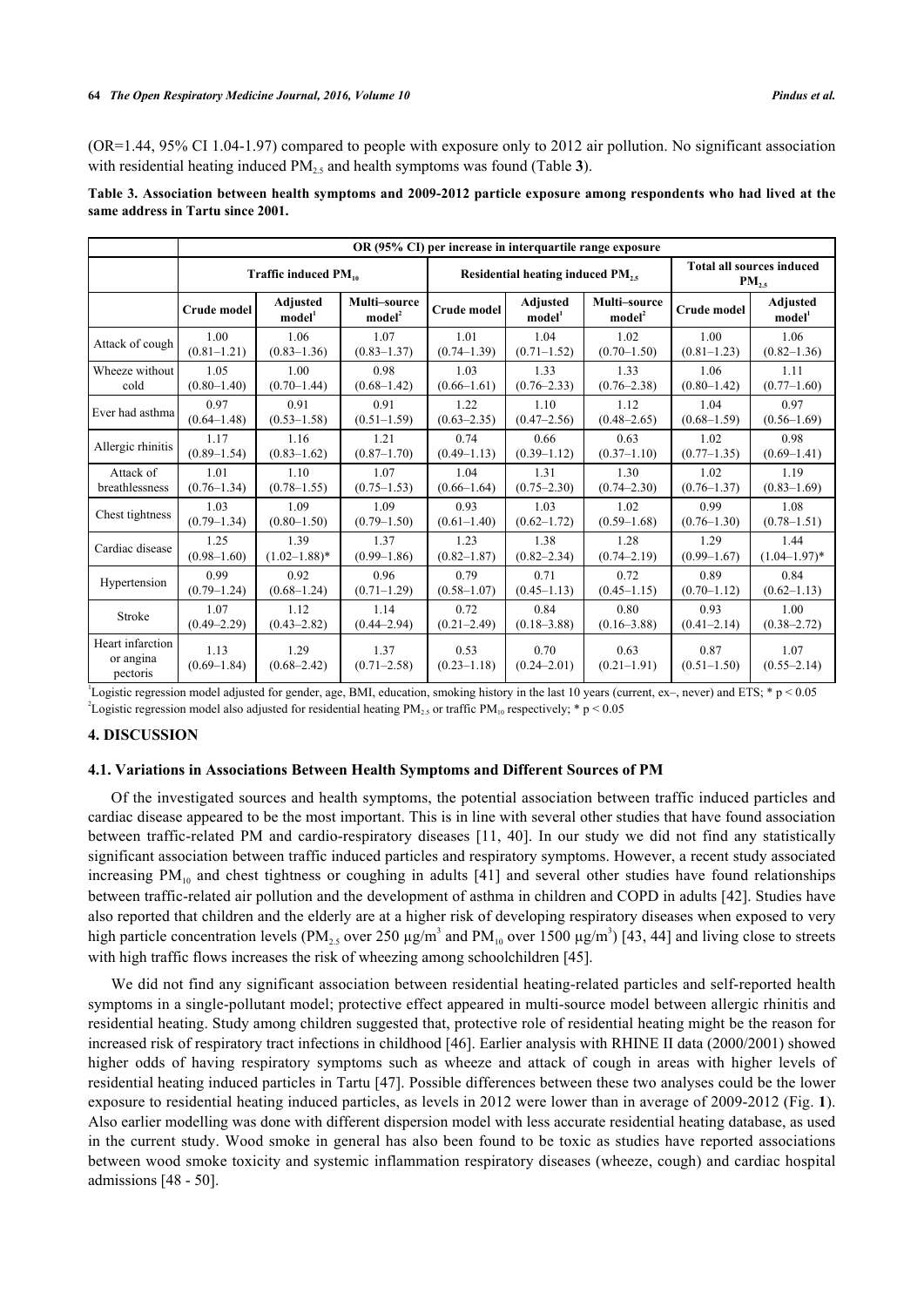Toxicological studies indicate that biomass smoke could also be associated with inflammatory effects [[51](#page-10-11) - [53](#page-10-12)] that could later induce cardio-respiratory problems. However, it has been suggested that the inflammatory potential of wood smoke particles is smaller than that of traffic-related particle [[54\]](#page-10-13). In addition, biomass combustion particles often grow in size within the human respiratory tract and therefore deposition is less efficient [\[55](#page-10-14)]. The higher deposition and toxicity of traffic particles compared to wood smoke could be the reason why we only saw statistically significant association between traffic induced PM and cardiac symptoms.

#### **4.2. Dispersion Modelling to Separate Exposures from Different Sources**

In our analysis dispersion modelling with separating different sources of PM was used for air pollution exposure assessments that seemed to be a good method differentiating exposure for different sources for epidemiological studies. Moreover, research community has now started focusing more on assessing PM from different sources (wood combustion, traffic) [[56](#page-10-15)]. However, there are some concerns regarding air pollution assessment in general. Firstly, a resident's exposure is calculated based on the exposures at their home address, rather than in every day locations. Recent studies using GPS tracking have found that people only spend 15 hours a day in their homes [[57\]](#page-10-16). However, to get annual personal exposure data with GPS tracking is expensive and the probable number of recruits is likely small. Unfortunately, we didnot ask people's work address, only occupation was inquired and then average exposure from home location was assessed. Secondly, we used self-reported answers to a questionnaire and related them with personal PM levels. Thus, over/under-estimation of peoples' health symptoms is also possible in the current work.

Some earlier studies also used a source apportionment approach to define the sources of particulate matter [\[58](#page-10-17), [59](#page-11-0)]; however, this is usually based on measuring station data and is therefore too crude for epidemiological studies in areas with few measuring stations.

## **4.3. Traffic-related Particle Composition and Their Health Effects**

In urban areas in the UK, background organic carbon, sulphates and nitrates in composition of  $PM_{2.5}$  have also been found in high concentrations [[60\]](#page-11-1). After only five hours of exposure to PM that includes fine organic carbon, sulphates and nitrates, significant changes in biomarker levels associated with acute cardiovascular risk can occur [\[61\]](#page-11-2), which adds weight to the finding of the current study for a potential relationship between ambient traffic PM and risk of cardiac disease.

One of the earlier studies used indicators of oxidative capacity and possible toxicity was hydroxyl radical formation. During the ECRHS II study (2000/2001) it was found that  $PM_2$ , with hydroxyl radicals in Tartu contained high amounts of some heavy metals, such as Zn, Pb and Ti in the PM<sub>2</sub>, fraction [\[6](#page-8-3)]. Some heavy metals (*e.g.* Zn, Pb, Cu) can be related to vehicular traffic, as measurements in a road tunnel (where traffic is the main source of air pollution) showed that heavy metals could contribute up to 19% of total  $PM_{10}$  mass and 11.6% of total  $PM_{25}$  mass [[62\]](#page-11-3). Studies showing toxicity of heavy metals [[23\]](#page-9-3) and the presence of heavy metals in particles from traffic could be one of the explanations among others (*e.g*. particle size and deposition level), why we saw significant health effects with traffic particles but did not with wood smoke particles.

We found that traffic induced PM compared to residential heating induced PM are more strongly associated with health symptoms, especially with cardiac diseases. This study is in line with other research about PM and cardiovascular disease and supports results from few studies that analysed mainly short-term association between multiple PM sources and health symptoms [\[25](#page-9-5) - [28\]](#page-9-6). Our modelling results show that traffic induced PM had higher concentration in Tartu city environment than residential heating induced PM. Similar results have been indicated by Lee *et al*. [[63\]](#page-11-4). in Southeastern US, where they saw relatively higher motor vehicle source impacts in populated urban areas and relatively higher impacts of biomass burning in less urbanized area. Also, we saw that the health effects can appear at very low levels, as the annual average PM concentrations in Tartu were below limit values set by Estonian and EU legislation. Thus, propagating activities as using more public transport and re-organizing vehicle traffic as well as better access to alternative low-emission heating technologies should lower the PM levels and thereby affect health of less people.

#### **CONFLICT OF INTEREST**

The authors confirm that this article content has no conflict of interest.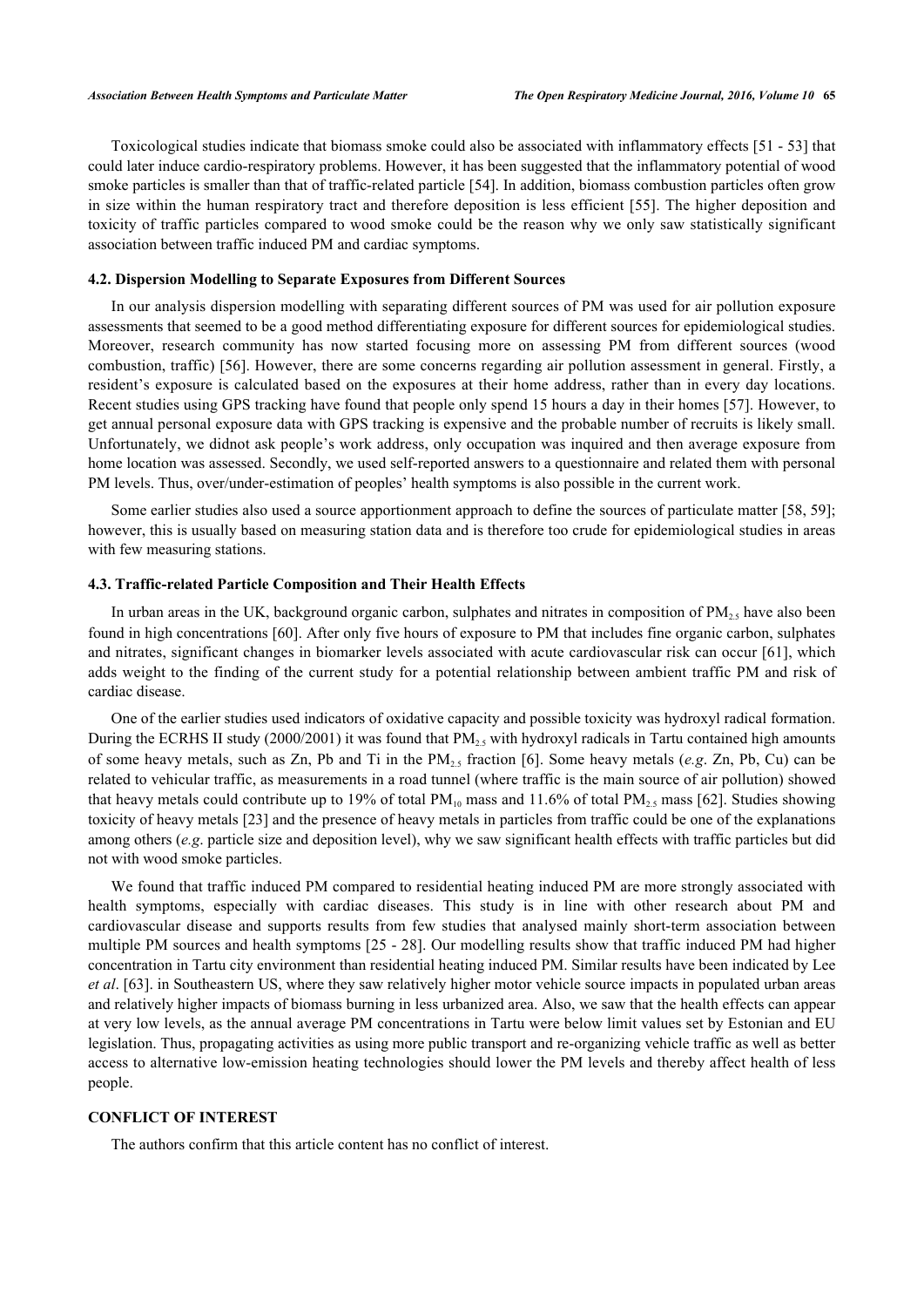#### **ACKNOWLEDGEMENTS**

We thank our co-workers in the RHINE team, especially the supporting staff in Estonia. This study was financed by grants IUT20–11 and IUT34–17 from The Estonian Ministry of Education and Research, and grant ETF8523 from The Estonian Science Foundation.

#### **REFERENCES**

- <span id="page-8-0"></span>[1] Karvosenoja N, Tainio M, Kupiainen K, Tuomisto JT, Kukkonen J, Johansson M. Evaluation of the emissions and uncertainties of PM2.5 originated from vehicular traffic and domestic wood combustion in Finland. Boreal Environ Res 2008; 13: 465-74.
- <span id="page-8-1"></span>[2] Forsberg B, Hansson HC, Johansson C, Areskoug H, Persson K, Järvholm B. Comparative health impact assessment of local and regional particulate air pollutants in Scandinavia. Ambio 2005; 34(1): 11-9. [\[http://dx.doi.org/10.1579/0044-7447-34.1.11](http://dx.doi.org/10.1579/0044-7447-34.1.11)] [PMID: [15789513\]](http://www.ncbi.nlm.nih.gov/pubmed/15789513)
- <span id="page-8-2"></span>[3] Saarikoski S, Sillanpaa MK, Saarnio KM, Hillamo RE, Pennanen AS, Salonen RO. Impact of biomass combustion on urban fine particulate matter in Central and Northern Europe. Water Air Soil Pollut 2008; 191: 265-77. [\[http://dx.doi.org/10.1007/s11270-008-9623-1\]](http://dx.doi.org/10.1007/s11270-008-9623-1)
- [4] Wu CF, Larson TV, Wu SY, Williamson J, Westberg HH, Liu LJ. Source apportionment of PM (2.5) and selected hazardous air pollutants in Seattle. Sci Total Environ 2007; 386(1-3): 42-52. [\[http://dx.doi.org/10.1016/j.scitotenv.2007.07.042\]](http://dx.doi.org/10.1016/j.scitotenv.2007.07.042) [PMID: [17716709](http://www.ncbi.nlm.nih.gov/pubmed/17716709)]
- <span id="page-8-4"></span>[5] Yttri KE, Dye C, Braathen OA, Simpson D, Steinnes E. Carbonaceous aerosols in Norwegian urban areas. Atmos Chem Phys 2009; 9: 2007-20. [\[http://dx.doi.org/10.5194/acp-9-2007-2009\]](http://dx.doi.org/10.5194/acp-9-2007-2009)
- <span id="page-8-3"></span>[6] Orru H, Kimmel V, Kikas U, *et al.* Elemental composition and oxidative properties of PM(2.5) in Estonia in relation to origin of air masses results from the ECRHS II in Tartu. Sci Total Environ 2010; 408(7): 1515-22. [\[http://dx.doi.org/10.1016/j.scitotenv.2009.12.006\]](http://dx.doi.org/10.1016/j.scitotenv.2009.12.006) [PMID: [20106505](http://www.ncbi.nlm.nih.gov/pubmed/20106505)]
- <span id="page-8-5"></span>[7] Pettersson E, Boman C, Westerholm R, Bostrom D, Nordin A. Stove Performance and Emission Characteristics in Residential Wood Log and Pellet Combustion, Part 2: Wood Stove. Energy Fuels 2011; 25: 315-23. [\[http://dx.doi.org/10.1021/ef1007787](http://dx.doi.org/10.1021/ef1007787)]
- <span id="page-8-6"></span>[8] Kocbach Bølling A, Pagels J, Yttri KE, *et al.* Health effects of residential wood smoke particles: the importance of combustion conditions and physicochemical particle properties. Part Fibre Toxicol 2009; 6: 29. [\[http://dx.doi.org/10.1186/1743-8977-6-29\]](http://dx.doi.org/10.1186/1743-8977-6-29) [PMID: [19891791](http://www.ncbi.nlm.nih.gov/pubmed/19891791)]
- <span id="page-8-7"></span>[9] Bølling AK, Totlandsdal AI, Sallsten G, *et al.* Wood smoke particles from different combustion phases induce similar pro-inflammatory effects in a co-culture of monocyte and pneumocyte cell lines. Part Fibre Toxicol 2012; 9: 45. [\[http://dx.doi.org/10.1186/1743-8977-9-45\]](http://dx.doi.org/10.1186/1743-8977-9-45) [PMID: [23176191](http://www.ncbi.nlm.nih.gov/pubmed/23176191)]
- <span id="page-8-8"></span>[10] Johansson C, Norman M, Gidhagen L. Spatial & temporal variations of PM10 and particle number concentrations in urban air. Environ Monit Assess 2007; 127(1-3): 477-87. [\[http://dx.doi.org/10.1007/s10661-006-9296-4\]](http://dx.doi.org/10.1007/s10661-006-9296-4) [PMID: [16983585](http://www.ncbi.nlm.nih.gov/pubmed/16983585)]
- <span id="page-8-9"></span>[11] Brunekreef B, Beelen R, Hoek G, *et al.* Effects of long-term exposure to traffic-related air pollution on respiratory and cardiovascular mortality in the Netherlands: the NLCS-AIR study. Res Rep Health Eff Inst 2009; 139(139): 5-71. [PMID: [19554969\]](http://www.ncbi.nlm.nih.gov/pubmed/19554969)
- <span id="page-8-10"></span>[12] Orru H, Kaasik M, Antov D, Forsberg B. Evolution of traffic flows and traffic-induced air pollution due to structural changes and development during 1993–2006 in Tartu (Estonia). Balt J Road Bridge Eng 2008; 3: 206-12. [\[http://dx.doi.org/10.3846/1822-427X.2008.3.206-212\]](http://dx.doi.org/10.3846/1822-427X.2008.3.206-212)
- <span id="page-8-11"></span>[13] Dockery DW. Health effects of fine particulate air pollution: lines that connect. J Air Waste Manage Assoc 2006; 56: 709-42. [\[http://dx.doi.org/10.1080/10473289.2006.10464485\]](http://dx.doi.org/10.1080/10473289.2006.10464485)
- <span id="page-8-13"></span>[14] Rückerl R, Schneider A, Breitner S, Cyrys J, Peters A. Health effects of particulate air pollution: A review of epidemiological evidence. Inhal Toxicol 2011; 23(10): 555-92. [\[http://dx.doi.org/10.3109/08958378.2011.593587\]](http://dx.doi.org/10.3109/08958378.2011.593587) [PMID: [21864219](http://www.ncbi.nlm.nih.gov/pubmed/21864219)]
- [15] Brook RD, Rajagopalan S, Pope CA III, *et al.* Particulate matter air pollution and cardiovascular disease: An update to the scientific statement from the American Heart Association. Circulation 2010; 121(21): 2331-78. [\[http://dx.doi.org/10.1161/CIR.0b013e3181dbece1](http://dx.doi.org/10.1161/CIR.0b013e3181dbece1)] [PMID: [20458016\]](http://www.ncbi.nlm.nih.gov/pubmed/20458016)
- [16] Schwarze PE, Ovrevik J, Låg M, *et al.* Particulate matter properties and health effects: consistency of epidemiological and toxicological studies. Hum Exp Toxicol 2006; 25(10): 559-79. [\[http://dx.doi.org/10.1177/096032706072520\]](http://dx.doi.org/10.1177/096032706072520) [PMID: [17165623](http://www.ncbi.nlm.nih.gov/pubmed/17165623)]
- [17] Meister K, Johansson C, Forsberg B. Estimated short-term effects of coarse particles on daily mortality in Stockholm, Sweden. Environ Health Perspect 2012; 120(3): 431-6. [\[http://dx.doi.org/10.1289/ehp.1103995](http://dx.doi.org/10.1289/ehp.1103995)] [PMID: [22182596\]](http://www.ncbi.nlm.nih.gov/pubmed/22182596)
- <span id="page-8-12"></span>[18] Brunekreef B, Forsberg B. Epidemiological evidence of effects of coarse airborne particles on health. Eur Respir J 2005; 26(2): 309-18. [\[http://dx.doi.org/10.1183/09031936.05.00001805\]](http://dx.doi.org/10.1183/09031936.05.00001805) [PMID: [16055881](http://www.ncbi.nlm.nih.gov/pubmed/16055881)]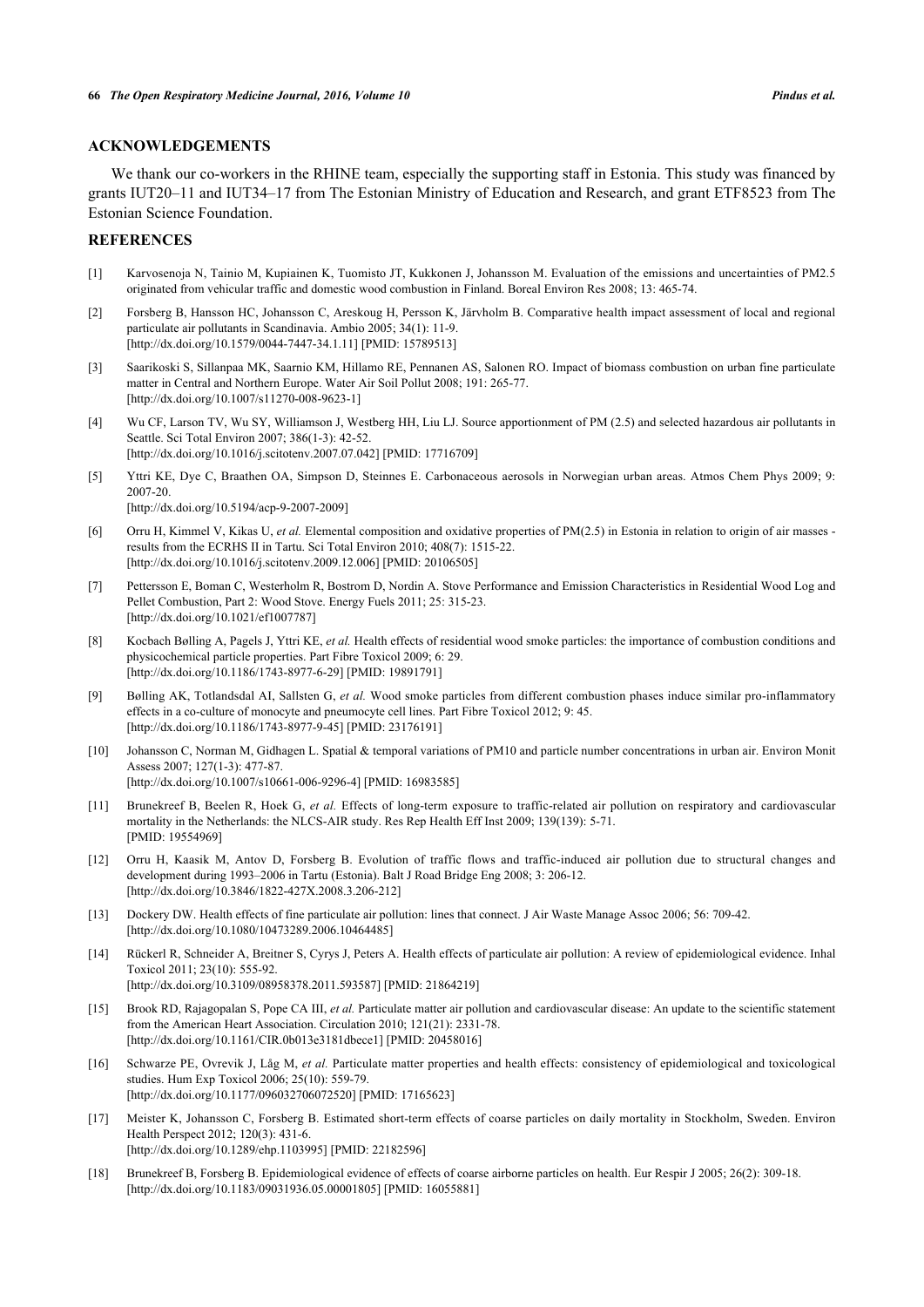- <span id="page-9-0"></span>[19] Jerrett M, Burnett RT, Ma R, *et al.* Spatial analysis of air pollution and mortality in Los Angeles. Epidemiology 2005; 16(6): 727-36. [\[http://dx.doi.org/10.1097/01.ede.0000181630.15826.7d\]](http://dx.doi.org/10.1097/01.ede.0000181630.15826.7d) [PMID: [16222161](http://www.ncbi.nlm.nih.gov/pubmed/16222161)]
- <span id="page-9-1"></span>[20] Krewski D, Jerrett M, Burnett RT, *et al.* Extended follow-up and spatial analysis of the American Cancer Society study linking particulate air pollution and mortality. Cambridge, MA: Research Report Health Effects Institute 2009.
- <span id="page-9-2"></span>[21] Bell ML. Assessment of the health impacts of particulate matter characteristics. Res Rep Health Eff Inst 2012; 161(161): 5-38. [PMID: [22393584\]](http://www.ncbi.nlm.nih.gov/pubmed/22393584)
- [22] Ghio AJ, Carraway MS, Madden MC. Composition of air pollution particles and oxidative stress in cells, tissues, and living systems. J Toxicol Environ Health B Crit Rev 2012; 15(1): 1-21. [\[http://dx.doi.org/10.1080/10937404.2012.632359\]](http://dx.doi.org/10.1080/10937404.2012.632359) [PMID: [22202227](http://www.ncbi.nlm.nih.gov/pubmed/22202227)]
- <span id="page-9-3"></span>[23] Valavanidis A, Fiotakis K, Vlachogianni T. Airborne particulate matter and human health: toxicological assessment and importance of size and composition of particles for oxidative damage and carcinogenic mechanisms. J Environ Sci Health C Environ Carcinog Ecotoxicol Rev 2008; 26(4): 339-62. [\[http://dx.doi.org/10.1080/10590500802494538\]](http://dx.doi.org/10.1080/10590500802494538) [PMID: [19034792](http://www.ncbi.nlm.nih.gov/pubmed/19034792)]
- <span id="page-9-4"></span>[24] Pindus M, Orru H, Modig L. Close proximity to busy roads increases the prevalence and onset of cardiac disease--Results from RHINE Tartu. Public Health 2015; 129(10): 1398-405. [\[http://dx.doi.org/10.1016/j.puhe.2015.07.029\]](http://dx.doi.org/10.1016/j.puhe.2015.07.029) [PMID: [26298587](http://www.ncbi.nlm.nih.gov/pubmed/26298587)]
- <span id="page-9-5"></span>[25] Ostro B, Tobias A, Querol X, et al. The effects of particulate matter sources on daily mortality: a case-crossover study of Barcelona, Spain. Environ Health Perspect 2011; 119(12): 1781-7. [\[http://dx.doi.org/10.1289/ehp.1103618](http://dx.doi.org/10.1289/ehp.1103618)] [PMID: [21846610\]](http://www.ncbi.nlm.nih.gov/pubmed/21846610)
- [26] Laden F, Neas LM, Dockery DW, Schwartz J. Association of fine particulate matter from different sources with daily mortality in six U.S. cities. Environ Health Perspect 2000; 108(10): 941-7. [\[http://dx.doi.org/10.1289/ehp.00108941](http://dx.doi.org/10.1289/ehp.00108941)] [PMID: [11049813\]](http://www.ncbi.nlm.nih.gov/pubmed/11049813)
- [27] Mar TF, Ito K, Koenig JQ, et al. PM source apportionment and health effects. 3. Investigation of inter-method variations in associations between estimated source contributions of PM2.5 and daily mortality in Phoenix, AZ. J Expo Sci Environ Epidemiol 2006; 16(4): 311-20. [\[http://dx.doi.org/10.1038/sj.jea.7500465](http://dx.doi.org/10.1038/sj.jea.7500465)] [PMID: [16288316](http://www.ncbi.nlm.nih.gov/pubmed/16288316)]
- <span id="page-9-6"></span>[28] Ito K, Christensen WF, Eatough DJ, et al. PM source apportionment and health effects: 2. An investigation of intermethod variability in associations between source-apportioned fine particle mass and daily mortality in Washington, DC. J Expo Sci Environ Epidemiol 2006;  $16(4)$ : 300-10.

[\[http://dx.doi.org/10.1038/sj.jea.7500464](http://dx.doi.org/10.1038/sj.jea.7500464)] [PMID: [16304602](http://www.ncbi.nlm.nih.gov/pubmed/16304602)]

- <span id="page-9-7"></span>[29] Boman BC, Forsberg AB, Järvholm BG. Adverse health effects from ambient air pollution in relation to residential wood combustion in modern society. Scand J Work Environ Health 2003; 29(4): 251-60. [\[http://dx.doi.org/10.5271/sjweh.729](http://dx.doi.org/10.5271/sjweh.729)] [PMID: [12934718](http://www.ncbi.nlm.nih.gov/pubmed/12934718)]
- <span id="page-9-8"></span>[30] Naeher LP, Brauer M, Lipsett M, *et al.* Woodsmoke health effects: a review. Inhal Toxicol 2007; 19(1): 67-106. [\[http://dx.doi.org/10.1080/08958370600985875\]](http://dx.doi.org/10.1080/08958370600985875) [PMID: [17127644](http://www.ncbi.nlm.nih.gov/pubmed/17127644)]
- <span id="page-9-9"></span>[31] Tainio M, Tuomisto JT, Pekkanen J, *et al.* Uncertainty in health risks due to anthropogenic primary fine particulate matter from different source types in Finland. Atmos Environ 2010; 44: 2125-32. [\[http://dx.doi.org/10.1016/j.atmosenv.2010.02.036\]](http://dx.doi.org/10.1016/j.atmosenv.2010.02.036)
- <span id="page-9-10"></span>[32] Pierse N, Rushton L, Harris RS, Kuehni CE, Silverman M, Grigg J. Locally generated particulate pollution and respiratory symptoms in young children. Thorax 2006; 61(3): 216-20. [\[http://dx.doi.org/10.1136/thx.2004.036418](http://dx.doi.org/10.1136/thx.2004.036418)] [PMID: [16396948\]](http://www.ncbi.nlm.nih.gov/pubmed/16396948)
- <span id="page-9-11"></span>[33] Orru H, Maasikmets M, Lai T, *et al.* Health impacts of particulate matter in five major Estonian towns: main sources of exposure and local differences. Air Qual Atmos Health 2011; 4: 247-8. [\[http://dx.doi.org/10.1007/s11869-010-0075-6\]](http://dx.doi.org/10.1007/s11869-010-0075-6)
- <span id="page-9-12"></span>[34] Teinemaa E, Maasikmets M, Vainumäe K, Heinsoo A, Arumäe T, Lehes L. Fulfilling the requirements of Convention on Long-Range Transboundary Air Pollution (Geneva) Convention. Estonian Environmental Research Centre 2013. Available from: [http://envir.ee/sites/](http://envir.ee/sites/default/files/genfi_aruanne_final.pdf) [default/files/genfi\\_aruanne\\_final.pdf](http://envir.ee/sites/default/files/genfi_aruanne_final.pdf)
- <span id="page-9-13"></span>[35] Kaasik M, Orru H, Tekkel E, Vals P. Situation and tendencies in air quality in a north European medium-sized town. In: Proceedings of the  $6<sup>th</sup>$ International Conference on Urban Air Quality. Larnaca, Cyprus: University of Hertfordshire 2007.
- <span id="page-9-14"></span>[36] EMEP/CORINAIR Emission Inventory Guidebook - 2007. Technical report No 16/2007 2007. Available from: [http://www.eea.europa.eu/](http://www.eea.europa.eu/publications/EMEPCORINAIR5) [publications/EMEPCORINAIR5](http://www.eea.europa.eu/publications/EMEPCORINAIR5)
- <span id="page-9-15"></span>[37] Ng NL, Herndon SC, Trimborn A, *et al.* An Aerosol chemical speciation monitor (ACSM) for routine monitoring of the composition and mass concentrations of ambient aerosol. Aerosol Sci Technol 2011; 45: 780-94. [\[http://dx.doi.org/10.1080/02786826.2011.560211\]](http://dx.doi.org/10.1080/02786826.2011.560211)
- <span id="page-9-16"></span>[38] Canonaco F, Crippa M, Slowik JG, Baltensperger U, Prévôt AS. SoFi, an IGOR-based interface for the efficient use of the generalized multilinear engine (ME-2) for the source apportionment: ME-2 application to aerosol mass spectrometer data. Atmos Meas Tech 2013; 6: 3649-61.

[\[http://dx.doi.org/10.5194/amt-6-3649-2013\]](http://dx.doi.org/10.5194/amt-6-3649-2013)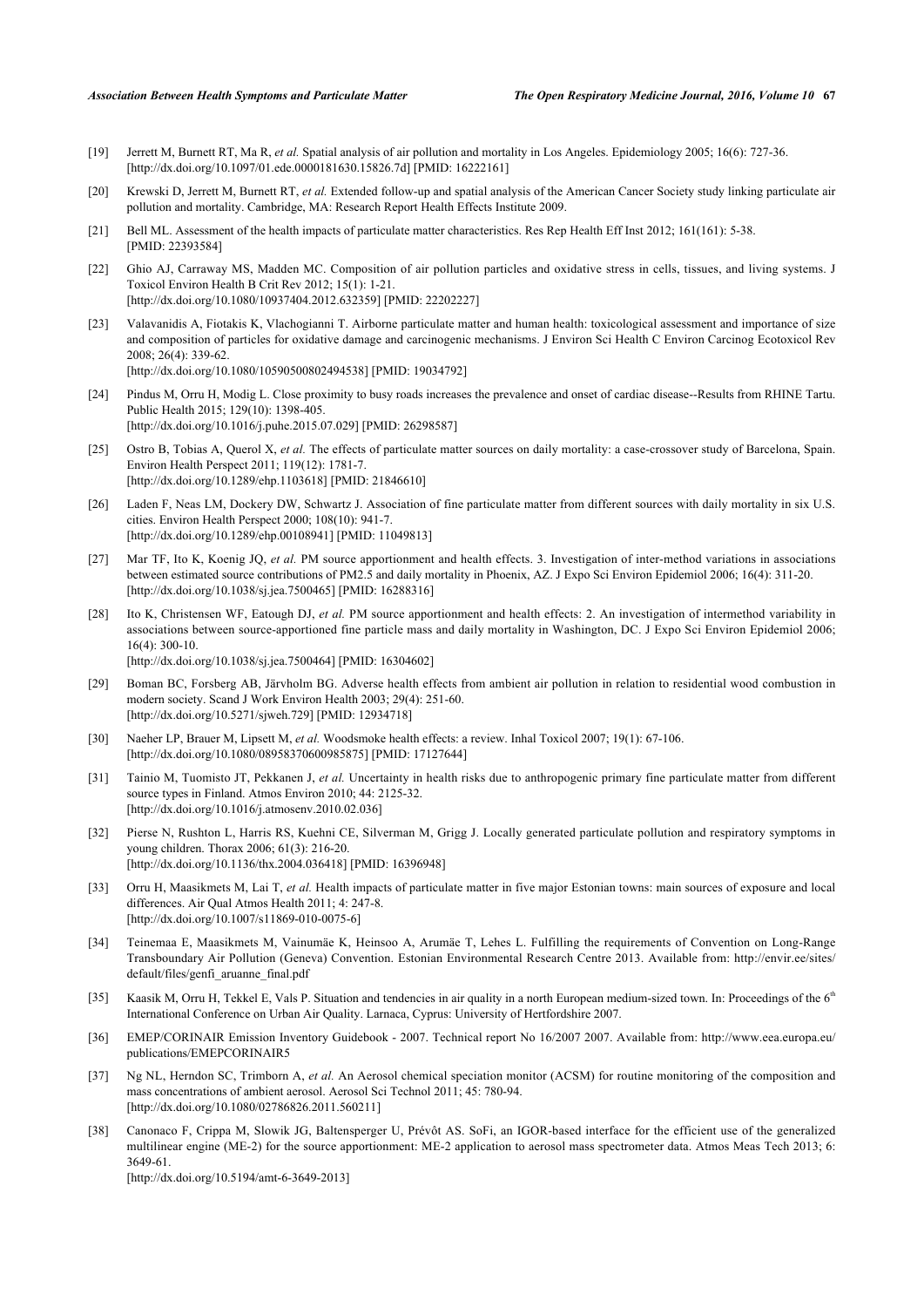- <span id="page-10-0"></span>[39] Zhang Q, Alfarra MR, Worsnop DR, *et al.* Deconvolution and quantification of hydrocarbon-like and oxygenated organic aerosols based on aerosol mass spectrometry. Environ Sci Technol 2005; 39(13): 4938-52. [\[http://dx.doi.org/10.1021/es048568l\]](http://dx.doi.org/10.1021/es048568l) [PMID: [16053095](http://www.ncbi.nlm.nih.gov/pubmed/16053095)]
- <span id="page-10-1"></span>[40] Hoek G, Krishnan RM, Beelen R, *et al.* Long-term air pollution exposure and cardio- respiratory mortality: a review. Environ Health 2013; 12(1): 43. [\[http://dx.doi.org/10.1186/1476-069X-12-43\]](http://dx.doi.org/10.1186/1476-069X-12-43) [PMID: [23714370](http://www.ncbi.nlm.nih.gov/pubmed/23714370)]
- <span id="page-10-2"></span>[41] Willers SM, Eriksson C, Gidhagen L, Nilsson ME, Pershagen G, Bellander T. Fine and coarse particulate air pollution in relation to respiratory health in Sweden. Eur Respir J 2013; 42(4): 924-34. [\[http://dx.doi.org/10.1183/09031936.00088212\]](http://dx.doi.org/10.1183/09031936.00088212) [PMID: [23314898](http://www.ncbi.nlm.nih.gov/pubmed/23314898)]
- <span id="page-10-3"></span>[42] Laumbach RJ, Kipen HM. Respiratory health effects of air pollution: update on biomass smoke and traffic pollution. J Allergy Clin Immunol 2012; 129(1): 3-11. [\[http://dx.doi.org/10.1016/j.jaci.2011.11.021\]](http://dx.doi.org/10.1016/j.jaci.2011.11.021) [PMID: [22196520](http://www.ncbi.nlm.nih.gov/pubmed/22196520)]
- <span id="page-10-4"></span>[43] Delfino RJ, Brummel S, Wu J, *et al.* The relationship of respiratory and cardiovascular hospital admissions to the southern California wildfires of 2003. Occup Environ Med 2009; 66(3): 189-97. [\[http://dx.doi.org/10.1136/oem.2008.041376\]](http://dx.doi.org/10.1136/oem.2008.041376) [PMID: [19017694](http://www.ncbi.nlm.nih.gov/pubmed/19017694)]
- <span id="page-10-5"></span>[44] Kunii O, Kanagawa S, Yajima I, *et al.* The 1997 haze disaster in Indonesia: its air quality and health effects. Arch Environ Health 2002; 57(1): 16-22. [\[http://dx.doi.org/10.1080/00039890209602912\]](http://dx.doi.org/10.1080/00039890209602912) [PMID: [12071356](http://www.ncbi.nlm.nih.gov/pubmed/12071356)]
- <span id="page-10-6"></span>[45] Andersson M, Modig L, Hedman L, Forsberg B, Rönmark E. Heavy vehicle traffic is related to wheeze among schoolchildren: a populationbased study in an area with low traffic flows. Environ Health 2011; 10: 91. [\[http://dx.doi.org/10.1186/1476-069X-10-91\]](http://dx.doi.org/10.1186/1476-069X-10-91) [PMID: [21995638](http://www.ncbi.nlm.nih.gov/pubmed/21995638)]
- <span id="page-10-7"></span>[46] von Mutius E, Illi S, Nicolai T, Martinez FD. Relation of indoor heating with asthma, allergic sensitisation, and bronchial responsiveness: survey of children in south Bavaria. BMJ 1996; 312(7044): 1448-50. [\[http://dx.doi.org/10.1136/bmj.312.7044.1448](http://dx.doi.org/10.1136/bmj.312.7044.1448)] [PMID: [8664621\]](http://www.ncbi.nlm.nih.gov/pubmed/8664621)
- <span id="page-10-8"></span>[47] Orru H, Jogi R, Maasikmets M, Kaasik M, Ardi L, Kukk E. Effects of Chronic PM Exposure From Local Heating on Self-reported Respiratory and Cardiovascular Health in the RHINE Tartu Cohort Joint Conference of International Society of Exposure Science/International Society for Environmental Epidemiology. Seoul, North Korea: Epidemiology 2011; pp. S225-6.
- <span id="page-10-9"></span>[48] Hersoug LG, Husemoen LL, Sigsgaard T, Madsen F, Linneberg A. Indoor exposure to environmental cigarette smoke, but not other inhaled particulates associates with respiratory symptoms and diminished lung function in adults. Respirology 2010; 15(6): 993-1000. [\[http://dx.doi.org/10.1111/j.1440-1843.2010.01758.x\]](http://dx.doi.org/10.1111/j.1440-1843.2010.01758.x) [PMID: [20456673](http://www.ncbi.nlm.nih.gov/pubmed/20456673)]
- [49] McGowan JA, Hider RN, Chacko E, Town GI. Particulate air pollution and hospital admissions in Christchurch, New Zealand. Aust N Z J Public Health 2002; 26(1): 23-9. [\[http://dx.doi.org/10.1111/j.1467-842X.2002.tb00266.x\]](http://dx.doi.org/10.1111/j.1467-842X.2002.tb00266.x) [PMID: [11895020](http://www.ncbi.nlm.nih.gov/pubmed/11895020)]
- <span id="page-10-10"></span>[50] Bølling AK, Pagels J, Yttri KE, et al. Health effects of residential wood smoke particles: the importance of combustion conditions and physicochemical particle properties. Part Fibre Toxicol 2009; 6: 29. [\[http://dx.doi.org/10.1186/1743-8977-6-29\]](http://dx.doi.org/10.1186/1743-8977-6-29)
- <span id="page-10-11"></span>[51] Barregard L, Sällsten G, Gustafson P, *et al.* Experimental exposure to wood-smoke particles in healthy humans: effects on markers of inflammation, coagulation, and lipid peroxidation. Inhal Toxicol 2006; 18(11): 845-53. [\[http://dx.doi.org/10.1080/08958370600685798\]](http://dx.doi.org/10.1080/08958370600685798) [PMID: [16864402](http://www.ncbi.nlm.nih.gov/pubmed/16864402)]
- [52] Swiston JR, Davidson W, Attridge S, Li GT, Brauer M, van Eeden SF. Wood smoke exposure induces a pulmonary and systemic inflammatory response in firefighters. Eur Respir J 2008; 32(1): 129-38. [\[http://dx.doi.org/10.1183/09031936.00097707\]](http://dx.doi.org/10.1183/09031936.00097707) [PMID: [18256060](http://www.ncbi.nlm.nih.gov/pubmed/18256060)]
- <span id="page-10-12"></span>[53] Tan WC, Qiu D, Liam BL, *et al.* The human bone marrow response to acute air pollution caused by forest fires. Am J Respir Crit Care Med 2000; 161(4 Pt 1): 1213-7. [\[http://dx.doi.org/10.1164/ajrccm.161.4.9904084\]](http://dx.doi.org/10.1164/ajrccm.161.4.9904084) [PMID: [10764314](http://www.ncbi.nlm.nih.gov/pubmed/10764314)]
- <span id="page-10-13"></span>[54] Kocbach A, Herseth JI, Låg M, Refsnes M, Schwarze PE. Particles from wood smoke and traffic induce differential pro-inflammatory response patterns in co-cultures. Toxicol Appl Pharmacol 2008; 232(2): 317-26. [\[http://dx.doi.org/10.1016/j.taap.2008.07.002](http://dx.doi.org/10.1016/j.taap.2008.07.002)] [PMID: [18674554\]](http://www.ncbi.nlm.nih.gov/pubmed/18674554)
- <span id="page-10-14"></span>[55] Löndahl J, Pagels J, Boman C, *et al.* Deposition of biomass combustion aerosol particles in the human respiratory tract. Inhal Toxicol 2008; 20(10): 923-33. [\[http://dx.doi.org/10.1080/08958370802087124\]](http://dx.doi.org/10.1080/08958370802087124) [PMID: [18668412](http://www.ncbi.nlm.nih.gov/pubmed/18668412)]
- <span id="page-10-15"></span>[56] Gustafsson M, Forsberg B, Orru H, Åström S, Tekie H, Sjöberg K. Quantification of population exposure to NO2, PM25 and PM10 and estimated health impacts in Sweden 2010. Göteborg: IVL Swedish Environmental Research Institute Ltd 2014.
- <span id="page-10-16"></span>[57] Steinle S, Reis S, Sabel CE, *et al.* Personal exposure monitoring of PM2.5 in indoor and outdoor microenvironments. Sci Total Environ 2015; 508: 383-94.

[\[http://dx.doi.org/10.1016/j.scitotenv.2014.12.003\]](http://dx.doi.org/10.1016/j.scitotenv.2014.12.003) [PMID: [25497678](http://www.ncbi.nlm.nih.gov/pubmed/25497678)]

<span id="page-10-17"></span>[58] Park SK, O'Neill MS, Stunder BJ, *et al.* Source location of air pollution and cardiac autonomic function: trajectory cluster analysis for